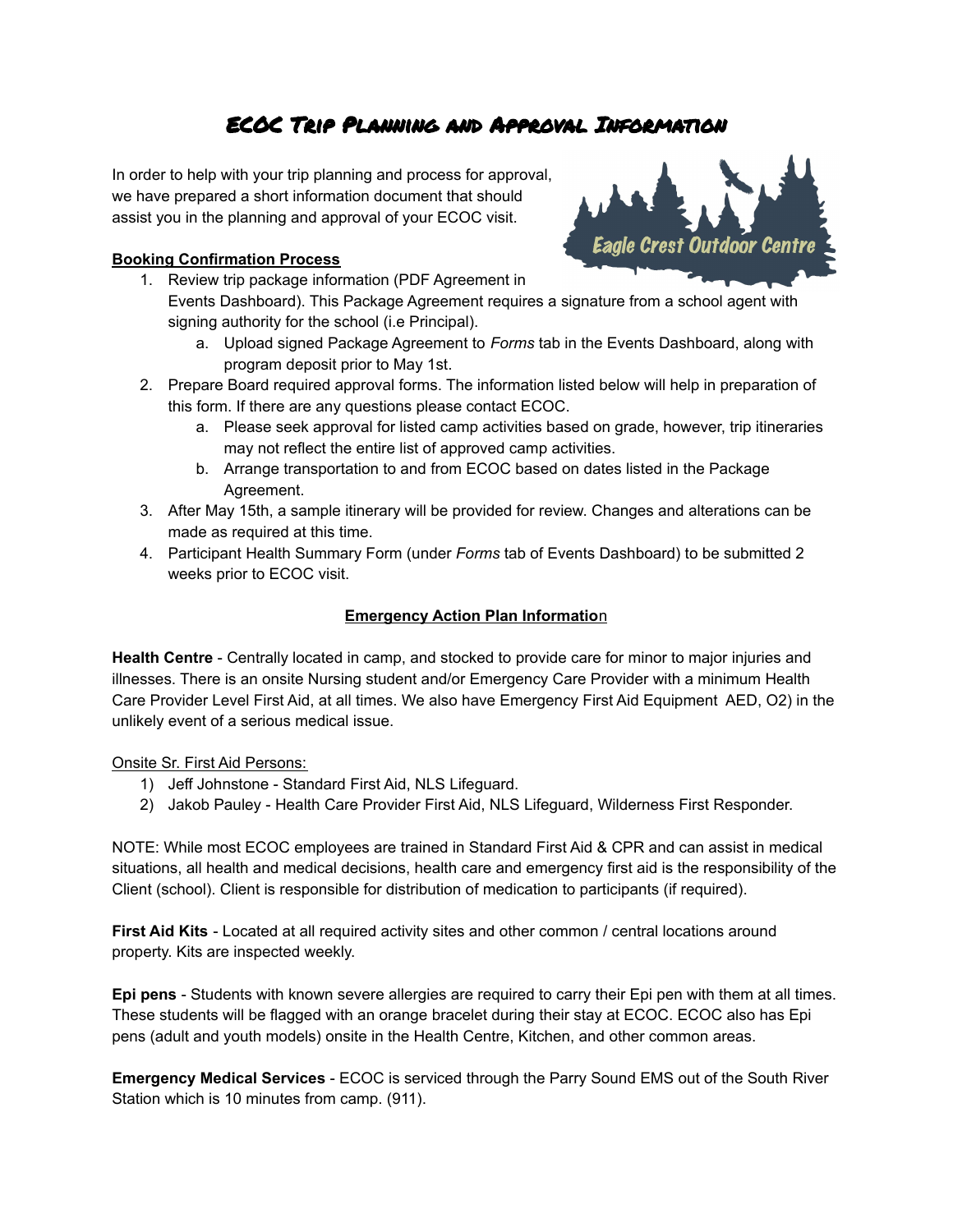**Hospitals** - ECOC is exactly halfway between Huntsville and North Bay Hospitals. Approximately 45 minutes in either direction.

For Huntsville Hospital (100 Frank Miller Drive): turn left out of ECOC; turn left onto Boundary Rd; take the on-ramp south on Hwy 11; continue to Huntsville; take exit for Hwy 60; turn left onto Muskoka District Rd 3; turn left onto Frank Miller Drive.

[https://www.google.ca/maps/dir/45.7954604,-79.5074017/Huntsville+District+Memorial+Hospital+Site+-+](https://www.google.ca/maps/dir/45.7954604,-79.5074017/Huntsville+District+Memorial+Hospital+Site+-+Muskoka+Algonquin+Healthcare,+Frank+Miller+Drive,+Huntsville,+ON/@45.5667269,-79.6359314,10z/am=t/data=!3m1!4b1!4m15!4m14!1m6!3m4!1m2!1d-79.225597!2d45.352583!3s0x4d2a725e28250f11:0x62075c32dd392fb!4e1!1m5!1m1!1s0x4d2a6d56a5625587:0x810ce7425f7a39be!2m2!1d-79.206128!2d45.338938!3e0) [Muskoka+Algonquin+Healthcare,+Frank+Miller+Drive,+Huntsville,+ON/@45.5667269,-79.6359314,10z/a](https://www.google.ca/maps/dir/45.7954604,-79.5074017/Huntsville+District+Memorial+Hospital+Site+-+Muskoka+Algonquin+Healthcare,+Frank+Miller+Drive,+Huntsville,+ON/@45.5667269,-79.6359314,10z/am=t/data=!3m1!4b1!4m15!4m14!1m6!3m4!1m2!1d-79.225597!2d45.352583!3s0x4d2a725e28250f11:0x62075c32dd392fb!4e1!1m5!1m1!1s0x4d2a6d56a5625587:0x810ce7425f7a39be!2m2!1d-79.206128!2d45.338938!3e0) [m=t/data=!3m1!4b1!4m15!4m14!1m6!3m4!1m2!1d-79.225597!2d45.352583!3s0x4d2a725e28250f11:0x6](https://www.google.ca/maps/dir/45.7954604,-79.5074017/Huntsville+District+Memorial+Hospital+Site+-+Muskoka+Algonquin+Healthcare,+Frank+Miller+Drive,+Huntsville,+ON/@45.5667269,-79.6359314,10z/am=t/data=!3m1!4b1!4m15!4m14!1m6!3m4!1m2!1d-79.225597!2d45.352583!3s0x4d2a725e28250f11:0x62075c32dd392fb!4e1!1m5!1m1!1s0x4d2a6d56a5625587:0x810ce7425f7a39be!2m2!1d-79.206128!2d45.338938!3e0) [2075c32dd392fb!4e1!1m5!1m1!1s0x4d2a6d56a5625587:0x810ce7425f7a39be!2m2!1d-79.206128!2d45.](https://www.google.ca/maps/dir/45.7954604,-79.5074017/Huntsville+District+Memorial+Hospital+Site+-+Muskoka+Algonquin+Healthcare,+Frank+Miller+Drive,+Huntsville,+ON/@45.5667269,-79.6359314,10z/am=t/data=!3m1!4b1!4m15!4m14!1m6!3m4!1m2!1d-79.225597!2d45.352583!3s0x4d2a725e28250f11:0x62075c32dd392fb!4e1!1m5!1m1!1s0x4d2a6d56a5625587:0x810ce7425f7a39be!2m2!1d-79.206128!2d45.338938!3e0) [338938!3e0](https://www.google.ca/maps/dir/45.7954604,-79.5074017/Huntsville+District+Memorial+Hospital+Site+-+Muskoka+Algonquin+Healthcare,+Frank+Miller+Drive,+Huntsville,+ON/@45.5667269,-79.6359314,10z/am=t/data=!3m1!4b1!4m15!4m14!1m6!3m4!1m2!1d-79.225597!2d45.352583!3s0x4d2a725e28250f11:0x62075c32dd392fb!4e1!1m5!1m1!1s0x4d2a6d56a5625587:0x810ce7425f7a39be!2m2!1d-79.206128!2d45.338938!3e0)

For North Bay Hospital (50 College Drive): turn left out of ECOC; turn left onto Boundary Rd; take the on-ramp north on Hwy 11; continue to North Bay; Continue onto Trans Canada Hwy 17 until you reach the destination.

[https://www.google.ca/maps/dir/45.7954604,-79.5074017/North+Bay+Regional+Health+Centre,+50+Colle](https://www.google.ca/maps/dir/45.7954604,-79.5074017/North+Bay+Regional+Health+Centre,+50+College+Drive,+North+Bay,+ON+P1B+0A4/@46.062919,-79.7040329,10z/am=t/data=!3m1!4b1!4m10!4m9!1m1!4e1!1m5!1m1!1s0x4d29002f7bf63665:0xc9d173ef571affac!2m2!1d-79.499189!2d46.335513!3e0) [ge+Drive,+North+Bay,+ON+P1B+0A4/@46.062919,-79.7040329,10z/am=t/data=!3m1!4b1!4m10!4m9!1m](https://www.google.ca/maps/dir/45.7954604,-79.5074017/North+Bay+Regional+Health+Centre,+50+College+Drive,+North+Bay,+ON+P1B+0A4/@46.062919,-79.7040329,10z/am=t/data=!3m1!4b1!4m10!4m9!1m1!4e1!1m5!1m1!1s0x4d29002f7bf63665:0xc9d173ef571affac!2m2!1d-79.499189!2d46.335513!3e0) [1!4e1!1m5!1m1!1s0x4d29002f7bf63665:0xc9d173ef571affac!2m2!1d-79.499189!2d46.335513!3e0](https://www.google.ca/maps/dir/45.7954604,-79.5074017/North+Bay+Regional+Health+Centre,+50+College+Drive,+North+Bay,+ON+P1B+0A4/@46.062919,-79.7040329,10z/am=t/data=!3m1!4b1!4m10!4m9!1m1!4e1!1m5!1m1!1s0x4d29002f7bf63665:0xc9d173ef571affac!2m2!1d-79.499189!2d46.335513!3e0)

**Onsite Transportation** - ECOC will provide a car and driver if for any reason a student or teacher needs a non-emergency ride to a hospital.

**Emergency Procedures** - Every onsite visitor will be informed of ECOC emergency procedures upon arrival. This includes our procedures for serious injury, inclement weather, and missing participants.

**Emergency Communication** - ECOC Staff working with each group will carry a radio for emergency communication. Cell service is strong at camp and can be relied upon in an emergency. Camp landline contact number is 705-386-7702.

#### **Staff and Facility Information**

**ECOC Staff Qualifications** - All ECOC Staff have a minimum of Emergency First Aid with a valid Criminal Reference Check with VSS. Activity specific training for each Staff is also provided, which meets the standards of OPHEA or OCA required certification and experience.

**Waterfront-** is under the direction of a Certified Lifeguard (NLS), and all waterfront and swimming areas meet safety requirements set out by the Health Unit. Specific water activity instruction will be provided by a minimum of a Bronze Cross certified instructor. For recreational swims, ECOC Lifeguards have an NLS certification and follow appropriate ratios for supervision.

**Swim Screening** - All participants will be required to participate in an onsite swim screen prior to participating in any on water camp activities. Any unsuccessful students will be required to wear an identifying bracelet and must wear a life jacket at all times on or in the water (including free swim). Life jackets are required to be worn by all students participating in all on water activities (Kayaking, Canoeing, Paddle Boarding).

**Weather / Environmental Considerations** - ECOC Staff will monitor current and forecasted weather conditions and alter scheduled activities rotations as required. No activities will run during severe weather events such as thunderstorms. Light rain will not stop programming but may alter activity to ensure participant safety. ECOC is a designated Sun Safe Camp, and follows appropriate Sun Safe procedures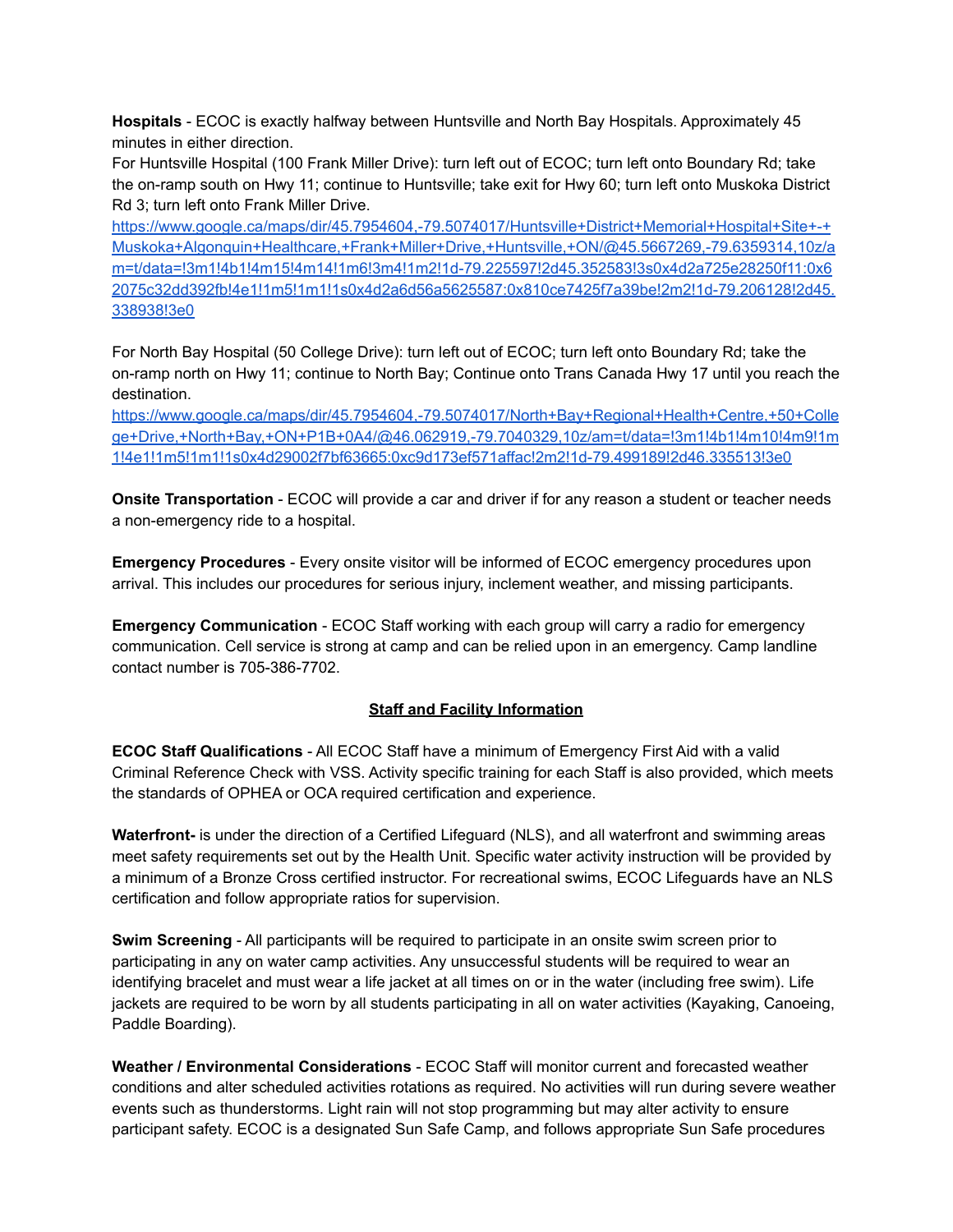to ensure the safety of all participants. Participants should ensure they bring loose fitting clothing, a hat, sunglasses, and minimum SPF 30 sunscreen. ECOC also encourages participants and supervisors to bring insect repellent and/or bug jackets appropriate to the time of year. The months of May/June can be particularly "buggy" so we stress the importance of making sure participants carry these items with them. Other forms of wildlife at ECOC are limited to chipmunks, squirrels, deer, foxes, and other small rodents. Participants are asked to leave all camp wildlife alone and view from a distance, should they encounter anything.

**Facility Condition / Equipment** - ECOC is located on the south end of Eagle Lake with the main camp area being elevated above lake level. Camp and the waterfront are accessed by maintained roads (gravel) and paths (mulch) throughout. There is varying terrain including uneven ground and obstacles (rocks, trees). Biking / hiking trails are maintained to a beginner level of difficulty. Some activities are run in the forest with varying terrain including ground cover, rocks, deadfall, and trees. All program equipment is inspected before use. ECOC ensures that required equipment and elements are annually inspected on a regularly scheduled basis and annually by outside agencies to ensure safety (ACCT, MOH, MOE, SRFD).

**Accessibility** - Main camp buildings and select washrooms are accessible to all participants. Accessible cabins can be assigned upon the group's booking, if required. Each activity area is accessible but not all activities are fully modified for all participant needs. Examples are: each participant can get to the Climbing Wall but might not be able to climb based on their ability. ECOC will do our best to modify activities or schedules to suit the needs of the participant.

| Grades 1-4                                                                                                                                                                                                                                                                                                                          | Grades 5-6                                                                                                                                                                                                                                                                                                                                                                        | Grades 7-12                                                                                                                                                                                                                                                                                                                                                                                 |
|-------------------------------------------------------------------------------------------------------------------------------------------------------------------------------------------------------------------------------------------------------------------------------------------------------------------------------------|-----------------------------------------------------------------------------------------------------------------------------------------------------------------------------------------------------------------------------------------------------------------------------------------------------------------------------------------------------------------------------------|---------------------------------------------------------------------------------------------------------------------------------------------------------------------------------------------------------------------------------------------------------------------------------------------------------------------------------------------------------------------------------------------|
| -Swimming*<br>-Mountain Biking*<br>-Archery<br>-Climbing Wall & Related<br>Activities<br>-Bouldering / Traverse Climbing<br>Wall*<br>-Challenge Course - Low<br>Elements<br>-Volleyball- Beach<br>-Table Tennis<br>-Soccer/Soccer Baseball<br>-Spikeball<br>-Ball Hockey<br>-Basketball<br>-Relay & Tag Games<br>-Cooperative Games | -Canoeing<br>-Paddleboarding<br>-Swimming*<br>-Mountain Biking*<br>-Archery<br>-Climbing Wall & Related<br><b>Activities</b><br>-Bouldering / Traverse Climbing<br>Wall*<br>-Challenge Course - Low<br><b>Elements</b><br>-Volleyball- Beach<br>-Table Tennis<br>-Soccer/Soccer Baseball<br>-Spikeball<br>-Ball Hockey<br>-Basketball<br>-Relay & Tag Games<br>-Cooperative Games | -Flat Water Kayaking<br>-Canoeing<br>-Paddleboarding<br>-Swimming*<br>-Mountain Biking*<br>-Archery<br>-Climbing Wall & Related<br>Activities<br>-Bouldering / Traverse Climbing<br>Wall*<br>-Challenge Course - Low<br>Elements<br>-Volleyball- Beach<br>-Table Tennis<br>-Soccer/Soccer Baseball<br>-Spikeball<br>-Ball Hockey<br>-Basketball<br>-Relay & Tag Games<br>-Cooperative Games |

#### **Activities to Submit for Approval**

\* Mountain Biking- specific supervision ratios required (ratio increases for younger grades)

\*Bouldering/Traverse Climbing Wall- climbing heights vary for different ages